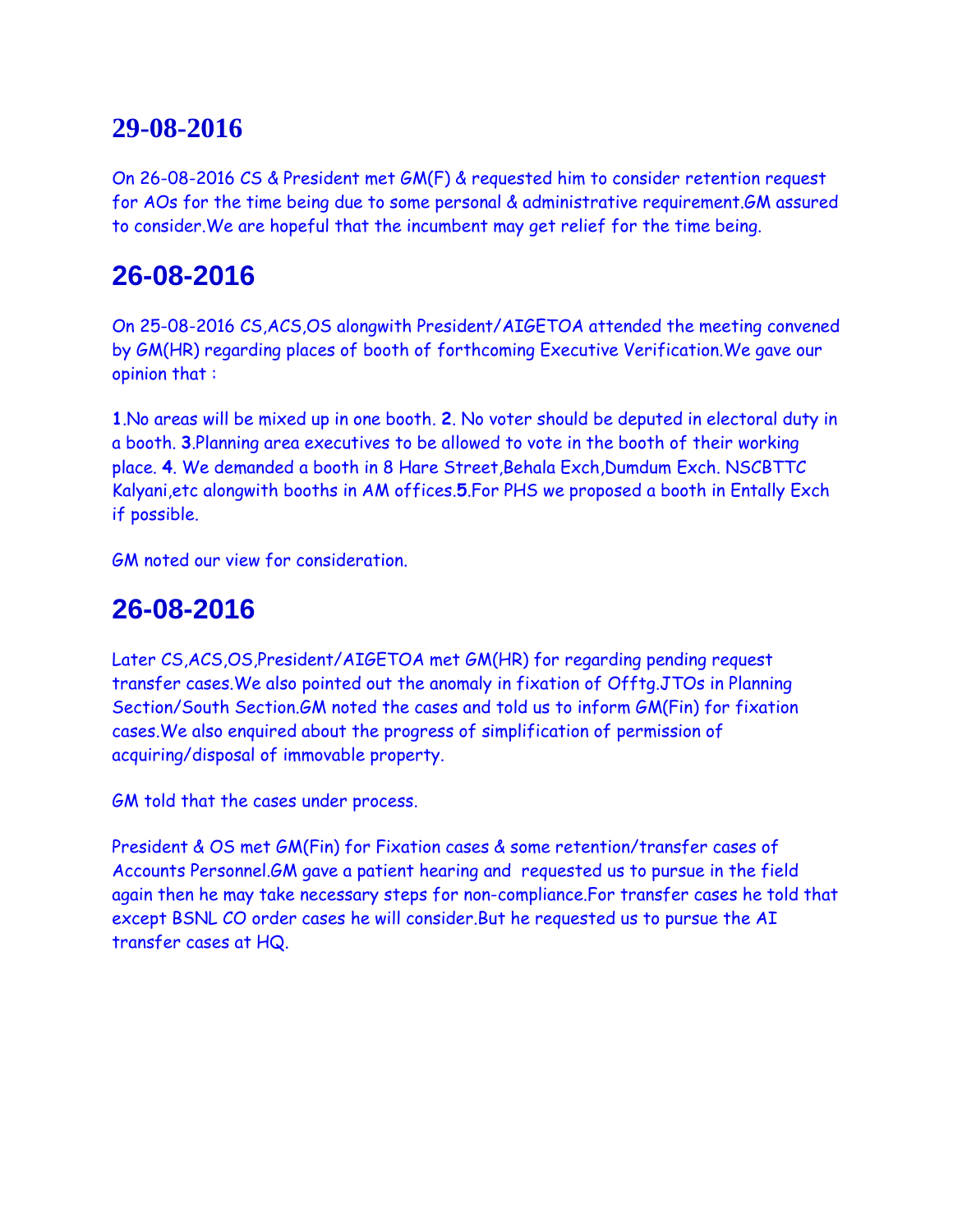**Lunch Hour demonstration – A Successful Implementation**

**The lunch hour demonstration on the call of the United Forum of Executives' Associations comprising of AIBSNLEA, AIGETOA and SNEA (I) held successfully**

**on 23-08-2016 in Kolkata Telephones at Telephone Bhavan. On behalf of AIBSNLEA/CTD ACS & President addressed the gathering and apprised in detail that BSNL management has failed in getting cleared the proposal for replacement of E1A by E2 and E2A by E3 and subsequent IDA pay scales E3 by E4, E4 by E5, E5 by E6 and E6 by E7 from DoT. Also dragging the implementation of CPSU cadre hierarchy rather efforts are being made to dilute the recommendations made by the Khan Committee. DoT officers with an indifferent attitude are rejecting the all the proposals of BSNL executives approved by BSNL MC / BSNL Board. The proposal regarding 30% superannuation benefit to BSNL recruited employees is still pending in DoT for more than last three months.**

**All the HR related issues are being disagreed by Govt. nominee Directors on one pretext or the other just to frustrate the executives in BSNL. Hence, the United Forum has been forced to launch the agitation programs. He appealed, let all the executives to actively participate in the ongoing agitation program to give a befitted reply to the negative forces in DoT and failure of BSNL management. AIBSNLEA is committed to get resolve all these issues.**

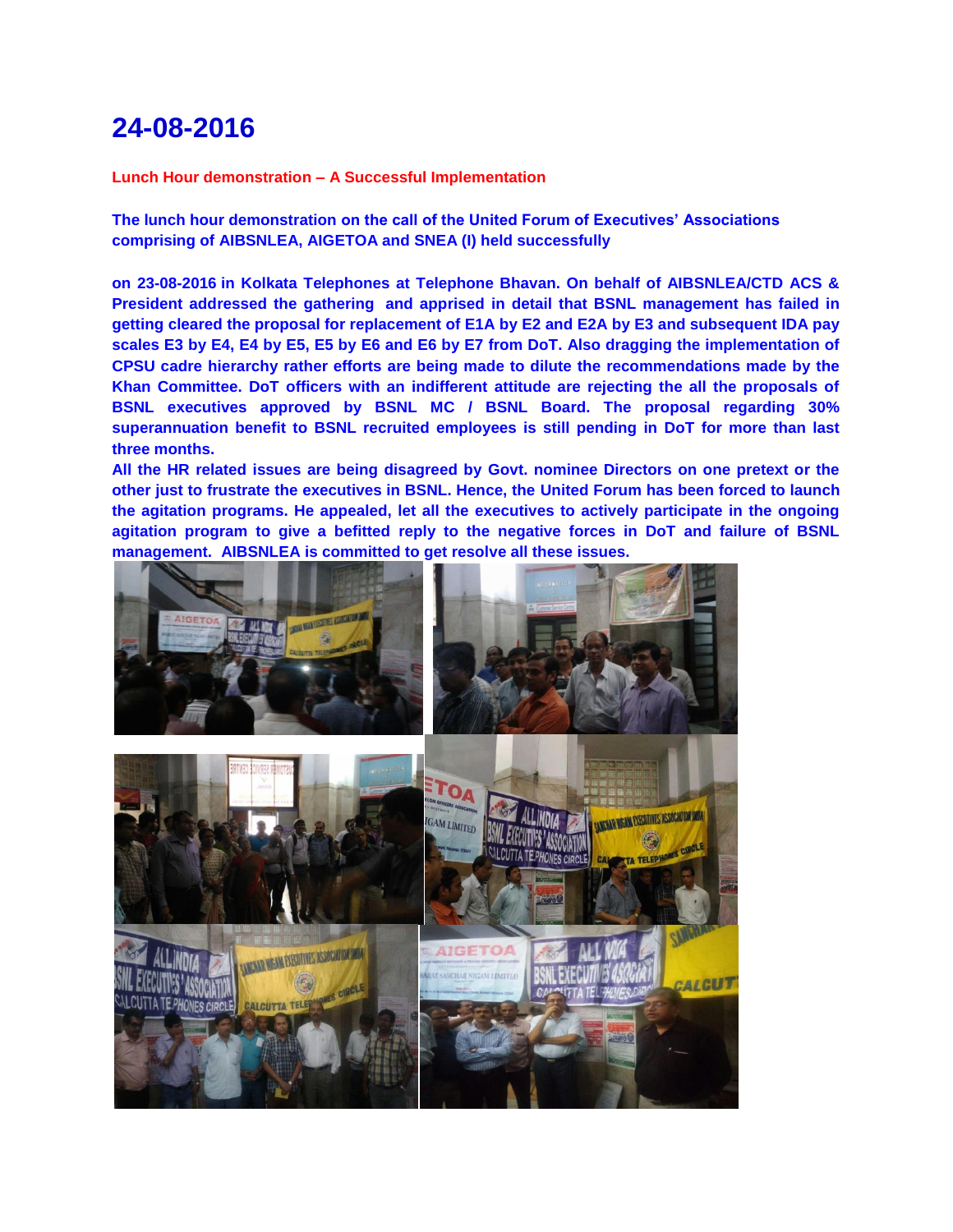ACS attended the Press meet organised by DGM(S & M) at TB Conference Hall on 22-08- 2016. CGM/CTD Sri B L Varshney addressed the press regarding launch of **Experience LL 49 Plan.**GM/NWO/CFA I & II,GM/CMTS,GM/Tx,DGM(S & M) and other Senior Officers were present.GM(CFA-II) interacted with press and opined that with the help of this plan BSNL/CTD will turn around in near future.





# **22-08-2016**

United Forum Of BSNLExecutives' Association serves notice for Agitation Programme wef 23-08-2016 in demand of CPSU Cadre Hierarchy,30% superannuation benefit,Standard Pay Scale,etc [\(click to see notice\)](http://www.aibsnleawb.org/230816.pdf)

## **22-08-2016**

5th Branch Conference of AIBSNLEA/CTD North Branch held on 20-08-2016at Samaj Sadan Hall,Rathtala.BT Road.About 70 members gathered to make the conference successful.Opening song was rendered by Com.Biswanath Das/JTO .CS,President,ACS, OS & other circle leaders graced the occasion.Many retired comrades including Ex-BS,Ex-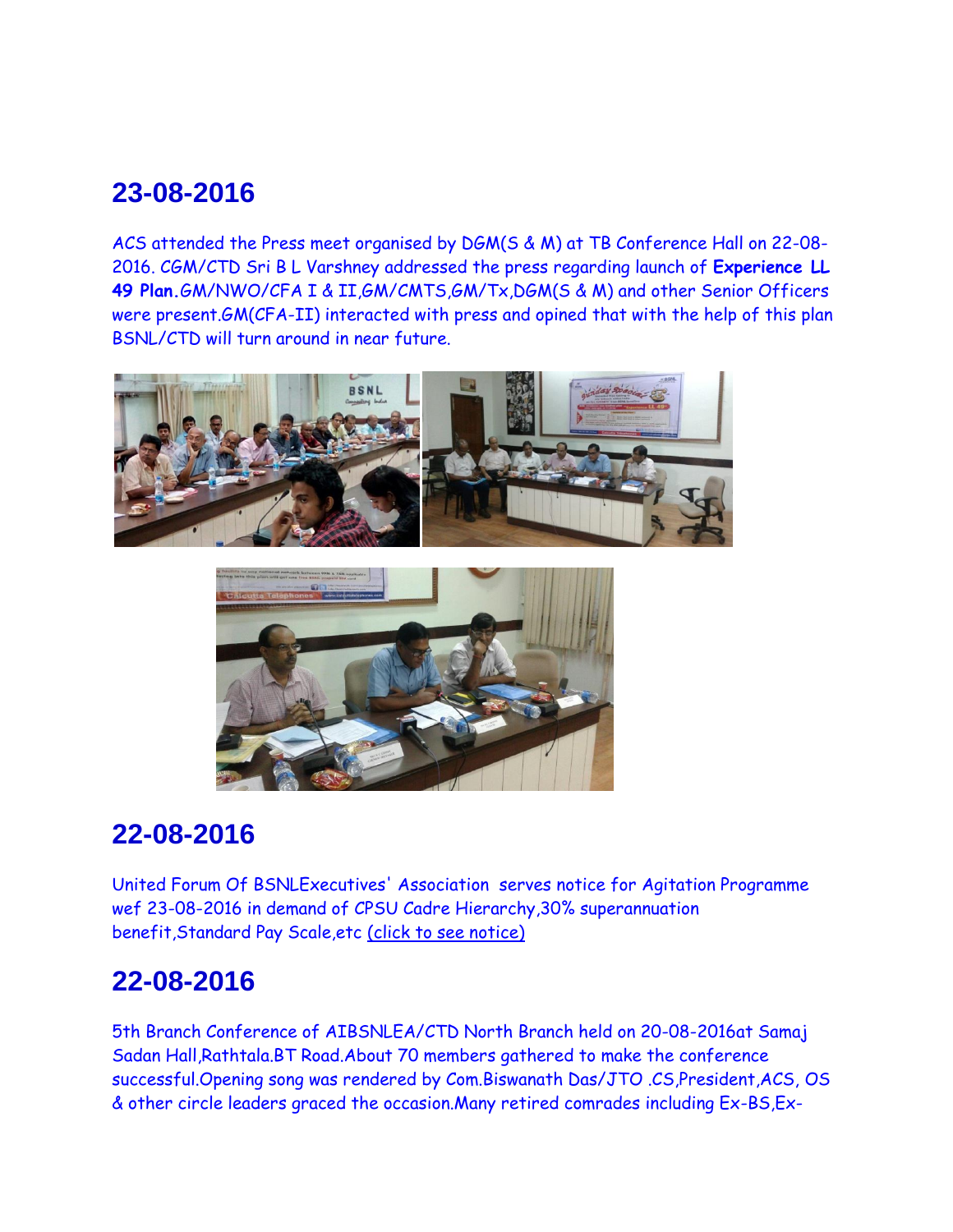CWC members were present.The metting was presided over by Branch president Com.Durgadas Bhattacharya.ComSusanta Das BS conducted the whole programme. BS/TBZ,South & Central attended the session.

Cs & President addressed the gathering & wished all the success of the conference and hoped that the newly elected body will strongly work to make our beloved AIBSNLEA number One in the forthcoming verification.

A new body with **Com Durgadas Bhattacharya AO/ITPC as President(9432001115); Com.Indrajit Biswas SDE/Laketown as Secretary (9432001381) & Com Asok Ghosh JTO/TM/PHT as Treasurer(9433400340)** was elected unanimously for the next term.

Outgoing BS Com.Susanta Das was felicitated By New BS Com.Indrajit Biswas.

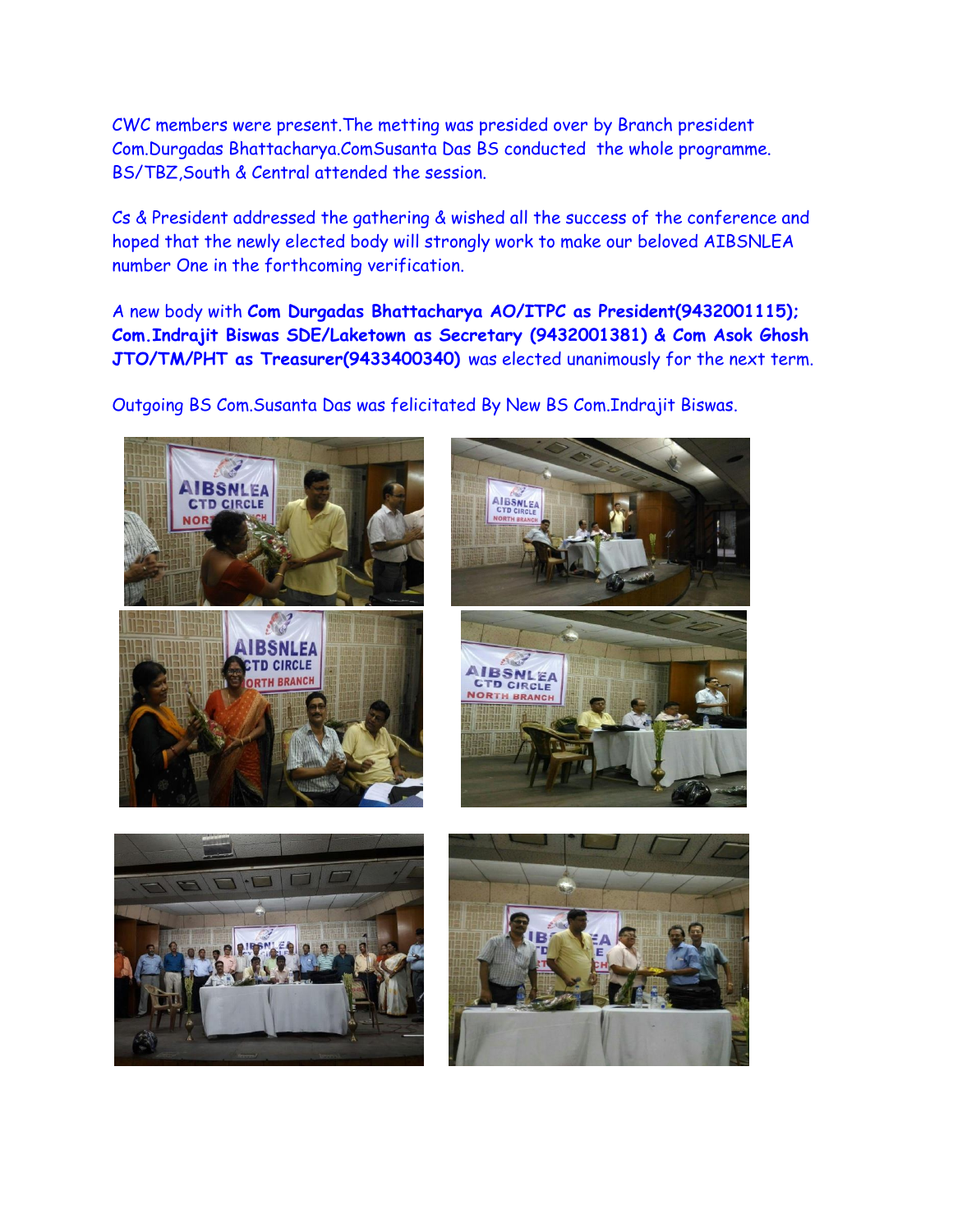CS attended the convention organised by FORUM at Subarna Banik Samaj Hall on 18-08- 2016.CS in his deliberation stated unambiguously that on 2nd September the members of AIBSNLEA will support the movement.AIBSNLEA will extend full moral support.As AIBSNLEA is committed to save theBSNL as a PSU,CS is attending & addressing the convention:unlike other friendly Executive Association we do not like to play dual role of shouting big in the closed room & being absent in the public.But at the same time CS reminded that since it is an all India programme FORUM Convenor should take more initiative to form an accord in all India level so that uniformity/coordination with other PSUs/CTUs might be maintained.

# **18-08-2016**

An urgent meeting of Circle OBs.BS & BP will held in the Association Room on 19-08-2016 at 3-00 PM.All concerned are requested to attend without fail.

# **18-08-2016**

On 17-08-2016 AIBSNLEA/CTD greeted all LDCE qualified JAOs in a welcome meet at 8 Hare Street.They were presented with Red Rose & Sweet packets.CS,ACS,VP,AFS,OS,President & other Circle OBs & Branch leader attended.CS & President welcomed all the new executives & explained the efforts and achievement of AIBSNLEA to protect & ensure the interest of BSNL Executives.All the JAOs enrolled their names in the fold of AIBSNLEA.We congratulate them for choosing the right organisation & hope in future they will strengthen our beloved AIBSNLEA.



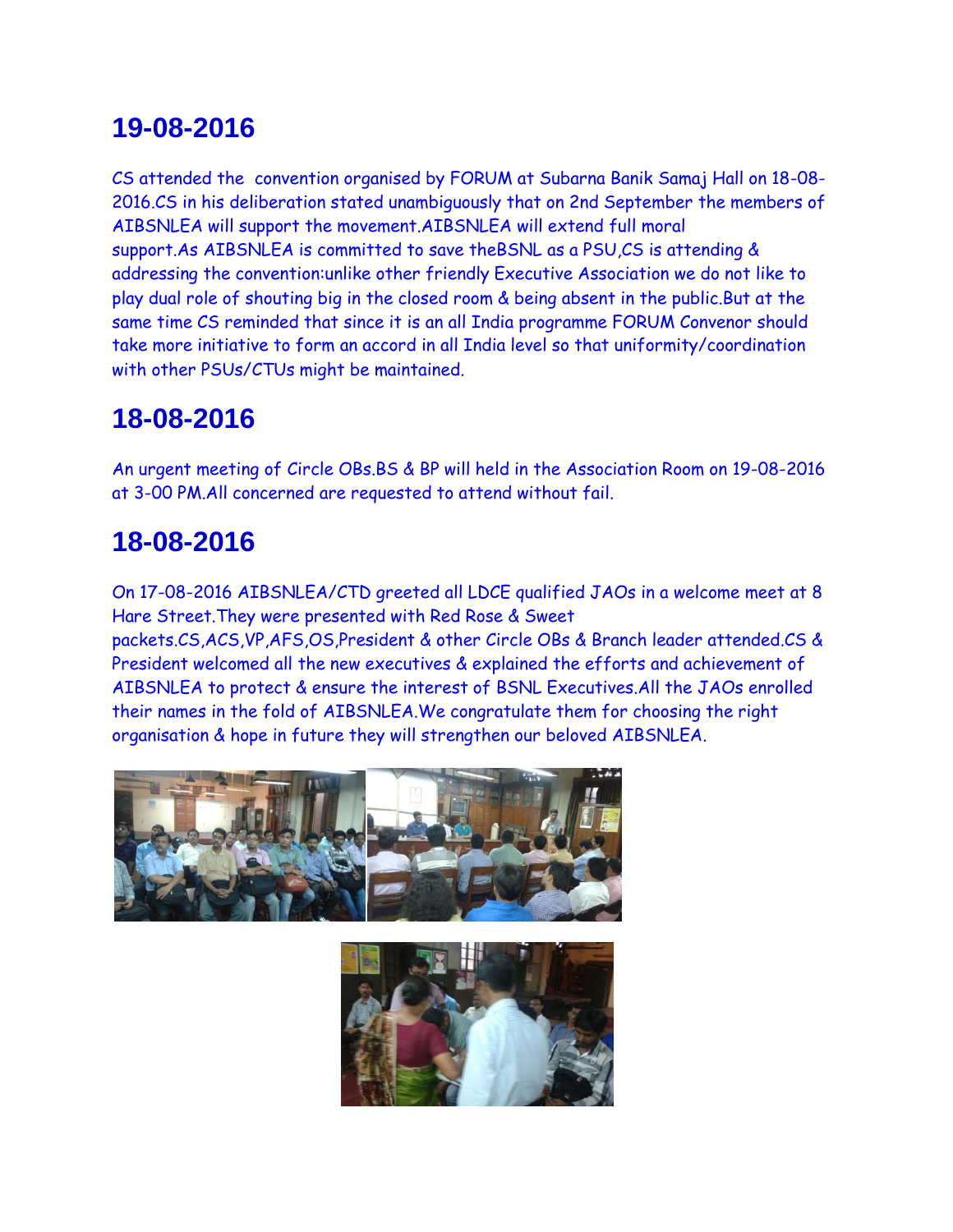CS,President & OS attended the FORUM meeting on 16-08-2016 at TB.It was decided that after joining of CGM an agenda meeting of FORUM will be taken with him.Meanwhile, a meeting with GM(HR) will be taken regarding different issues especially Civil/ Electrical matters.FORUM leaders will discuss about repairing & maintenance different Deptl.Buildings

Some discussion was taken place for forthcoming Programme on 2nd September 2016.CS informed that in Kolkata AIBSNLEA will extend wholehearted support to the programme morally .But it is necessary to discuss the issue about implementation in All India Level and arrive at a uniform decision.

A convention to make the 2nd September Programme successful will be held on 18-08-2016 will be held at Subarna Banik Samaj Hall. CS will address on behalf of AIBSNLEA/CTD there.

## **13-08-2016**

On 20-08-2016 the Branch Confrence of AIBSNLEA/CTD North Branch will be held at Samaj Sadan Hall of Kamarhati Municipality,Belgharia at 4-00 PM. All BS,BP,Circle OBs are invited.CS,President will be present.

All members of the branch are requested to be present in time to make it a Grand Success.

# **13-08-2016**

**Final List of Associations regarding conduct of the Membership Verification:**

**BSNL Corporate office issued Final List of Associations willing and eligible to participate in the Membership Verification to elect majority representative Association of Executive Employees in BSN[L<<<<Click here for](http://www.aibsnleachq.in/1EMV12816.pdf)  [the letter >>>>>](http://www.aibsnleachq.in/1EMV12816.pdf)**

# **11-08-2016**

**CS & ACS went to visit honourable CGM Sri S P Tripathi at Kothari Hospital on 10- 08-2016.We wish him of speedy recovery with a flower bouquet and assured him to extend all sorts of help.It is known that CGM Sir is going to take rest for a month.Soon he will be released form hospital.**

**Again we pray for his speedy recovery & work together for BSNL & CTD.**

### **11-08-2016**

On 09-08-2016 President,CS & ACS met GM(HR & Admin.) to present him a copy of letter for informal agenda meeting with CGM we sought for. We discussed some important points related to HR section such as Vig.Clearance,stenographer ACP,Request transfer cases,sensitive post cases,etc.We emphasized out EPF case of Jadavpur Area & demanded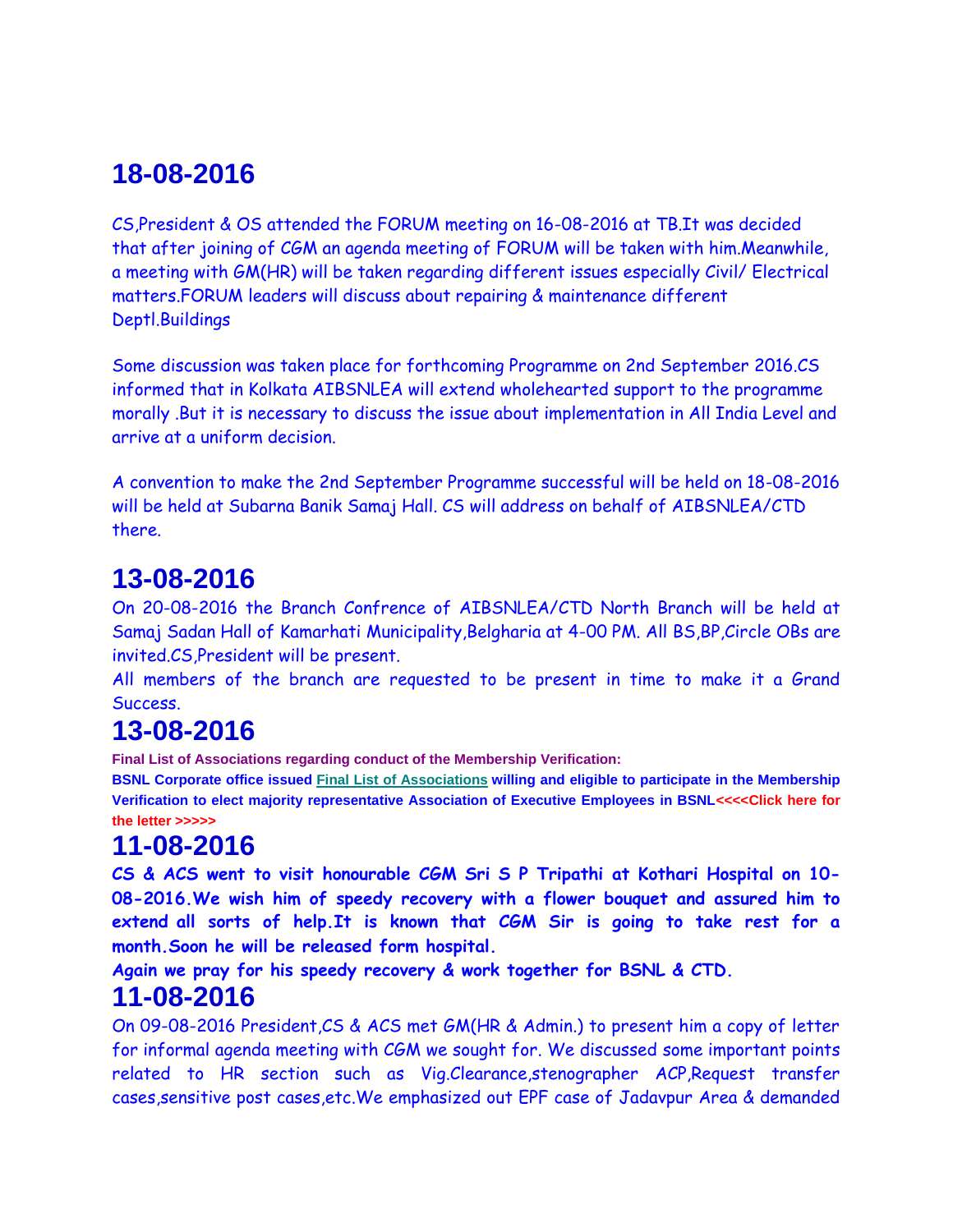for association of legal section so that BSNL money can be saved. GM appreciated our concern and assured to t

## **11-08-2016**

**Payment of HRA on Basic Pay with 78.2% fitment:**

**The competent authority has approved the benefit of HRA on Basic Pay with 78.2% fitment instead of 68.8 % fitment as being**

**paid presently. The payment will be made w.e.f. 01.10.2016.**

**AIBSNLEA consistent efforts yielded results. The orders in this regard are expected shortly.**

### **09-08-2016**

#### **Presentation to 3rd PRC:**

**GS, FS, AGS (HQ) and AGS (Fin.) along with GS, VP and OS (HQ) of AIGETOA and GS, AGSs of TEAM (MTNL) attended a meeting with the Chairman of 3rd PRC Hon'ble Justice Shri Satish Chandra, Member Secretary Shri Madhukar Gupta (Addl Secretary, DPE) and Member (PRC) Shri Shailendra Pal Singh, Ex-Director (HR), NTPC Ltd. wherein GS presented the views of the United Forum of AIBSNLEA and AIGETOA as per the questionnaire. Hon'ble Chairman and Members of 3rd PRC gave a patient observation and hearing to the presentation on all the items of questionnaire and discussed most of the items in details. Details of discussion will follow.**

**After detailed discussions mainly on affordability, similar standard pay scales in all PSU except perks and allowance which may be decided by the concerned PSUs, IDA Pension revision to BSNL Pensioners and superannuation benefits to the PSU employees etc Hon'ble Chairman and Members of 3rd PRC asked us to give a brief enumerating the points of aspirations of the BSNL Executives. Hon'ble members of 3rd PRC assured to consider genuine aspiration of BSNL Executives. The meeting lasted for more than one and half hours. [<<<Click here for the Presentation>>>>](http://www.aibsnleachq.in/PRC_AIBSNLEA.pdf)**

#### **09-08-2016**

#### **Congratulation!**

Due to consistent effort of AIBSNLEA/CHQ JAO LDCE 40% result has been published.24 candidates from CTD have been declared successful. [\(click to see list\).](http://www.aibsnleawb.org/JAO_LDCE_CTD.xlsx)

We congratulate all of them heartily and welcome them to executive community of BSNL.We hope they will make BSNL & CTD prosperous.

#### **08-08-2016**

**CGM/CTD had to be admitted in Kothari Hospital on 08-08-2016 due to chest pain.We pray for his early recovery.**

#### **08-08-2016**

**Congratulations!**

**AIBSNLEA consistent efforts yielded result in getting released the results of the LICE for promotion from Group "C" to the grade of JAO under 40% quota held on 17.07.2016 along with the list of candidates who have secured minimum qualifying marks.**

**[<<<Click here for Forwarding Letter Page 1>>>>](http://www.aibsnleachq.in/FRWD%201.pdf) [<<<Click here for Forwarding](http://www.aibsnleachq.in/FRWD%202.pdf)  [Letter Page 2>>>>](http://www.aibsnleachq.in/FRWD%202.pdf) [<<<Click here for the list of qualified candidates>>>](http://www.aibsnleachq.in/JAO%20CIRCLE%20WISE%20RESULT%20LIST.pdf)**

#### **04-08-2016**

**Nation wide protest demonstration during lunch hours on 03.08.2016 against the reported move of the NITI Aayog for making strategic sale in BSNL/MTNL:In CTD in**